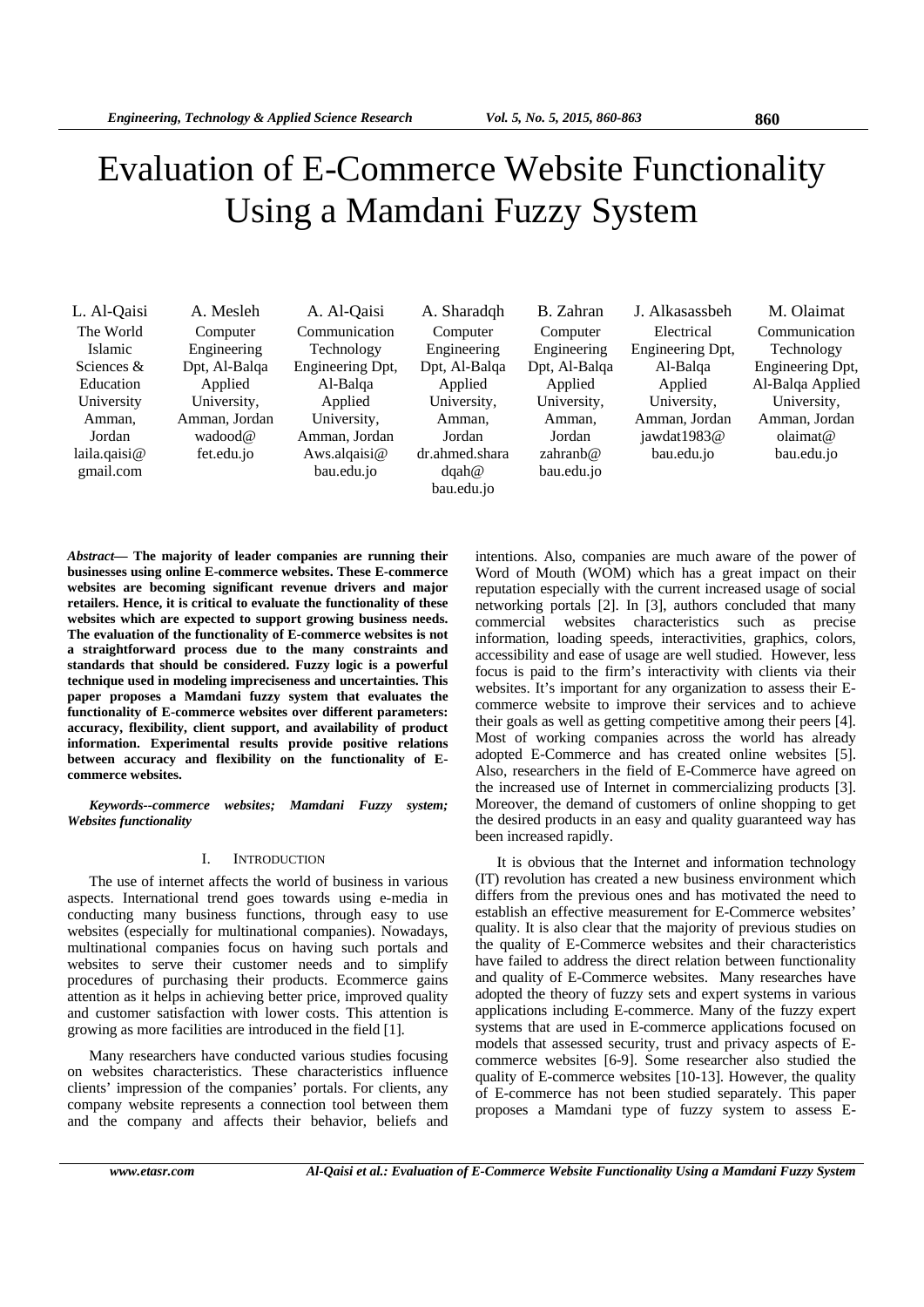Commerce website functionalities and their role in E-Commerce website quality.

In [14], the authors constructed a model to evaluate the quality of E-Commerce websites depending on several aspects such as the usability, conceptual reliability and representation reliability. In their study, the degree of functionality is logically found to be an effective factor on quality of any website. Hence, it affects an E-Commerce website's quality as well as it plays vital role in its performance. In [9], the authors described a fuzzy system which allows users to encode knowledge needed for specialists' thinking to solve complex problems such as assessing the functionality of an E-Commerce website. Furthermore, in [12], the authors found that assessment process is neither familiar with normal peoples' logic nor traditional Boolean logic and they introduced a fuzzy expert system. In [15], the author discussed the characteristics of online shopping websites from 2006 to 2011. Nevertheless, he did not investigate the functionality factor.

This paper fills the gap of assessing E-Commerce website functionalities and their role in E-Commerce websites' quality using Mamdani fuzzy system. The theory of fuzzy logic is based on the concept of relative graded membership, as inspired by the processes of human perception and cognition [16]. Fuzzy logic usually deals with information arising from computational models, that is, uncertain, imprecise, vague, partially true, or without sharp boundaries. Fuzzy logic is considered extremely useful for a wide range of applications such as facial pattern recognition, air conditioners, washing machines, vacuum cleaners, antiskid braking systems, transmission systems, control of subway systems and unmanned helicopters, knowledge-based systems for multiobjective optimization of power systems, weather forecasting systems, models for new product pricing or project risk assessment, medical diagnosis and treatment plans, consumer electronics, image processing and stock trading [16].

# II. THE PROPOSED MAMDANI FUZZY SYSTEM

Figure 1 illustrates the general steps of implementing the proposed Mamdani fuzzy system model to assess E-Commerce websites' functionalities and their role in E-Commerce websites' quality [17-19]:

- The problem of assessing E-Commerce website functionalities is described.
- Four linguistic variables (fuzzy logic operating parameters) are chosen for input parameters namely: accuracy, flexibility, client support and availability of product information. One linguistic variable is chosen for output namely functionality.
- A fuzzy set and membership functions for each linguistic variable are set based on initial knowledge and modified several times during tuning stages.
- The linguistic ranges and values for the linguistic variables are specified (see Table 1). Moreover, the membership functions and the associated values for each parameter are initialized in Fig.2-4.

• The rules for the fuzzy logic system are constructed that use input membership values as weighting factors to determine their influence on the fuzzy output set. Some of these rules are:

**Rule 1**: (Accuracy==low)  $|$  (Flexibility==low) => (Functionality = Weak) **Rule 2**: (Accuracy==Moderate) | (Flexibility==  $Modernate)$  => (Functionality = Moderate) **Rule 3**: (Accuracy==High) | (Flexibility==Strong) => (Functionality = Strong) **Rule 4**: (Client Support==low) & (Availability of Product Information==low) => (Functionality = Weak) **Rule 5**: (Client Support==Moderate) & (Availability of Product Information== Moderate) => (Functionality =Moderate) **Rule 6**: (Client Support==High) & (Availability of

Product Information==High)  $\Rightarrow$  (Functionality = Strong)

- The parameters of the fuzzy system (such as the number of membership functions and their shapes, linguistic variables ranges and values) and fuzzy rules undergo through a tuning stage that modifies them several times before getting stabilized.
- The fuzzy model is coded and ready to be tested. A Mamdani fuzzy method is used to infer the proposed model.
- The inference process begins with the fuzzification stage which coverts crisp inputs to fuzzy values.
- The fuzzy values are projected into the fuzzy rules.
- The outputs of each rule are combined using MIN-MAX method.
- The aggregated fuzzy output is defuzzified using fuzzy centroid method.
- Finally, the results of functionality of the E-commerce website are evaluated.



Fig. 1. Steps of designing the Mandani fuzzy system

*www.etasr.com Al-Qaisi et al.: Evaluation of E-Commerce Website Functionality Using a Mamdani Fuzzy System*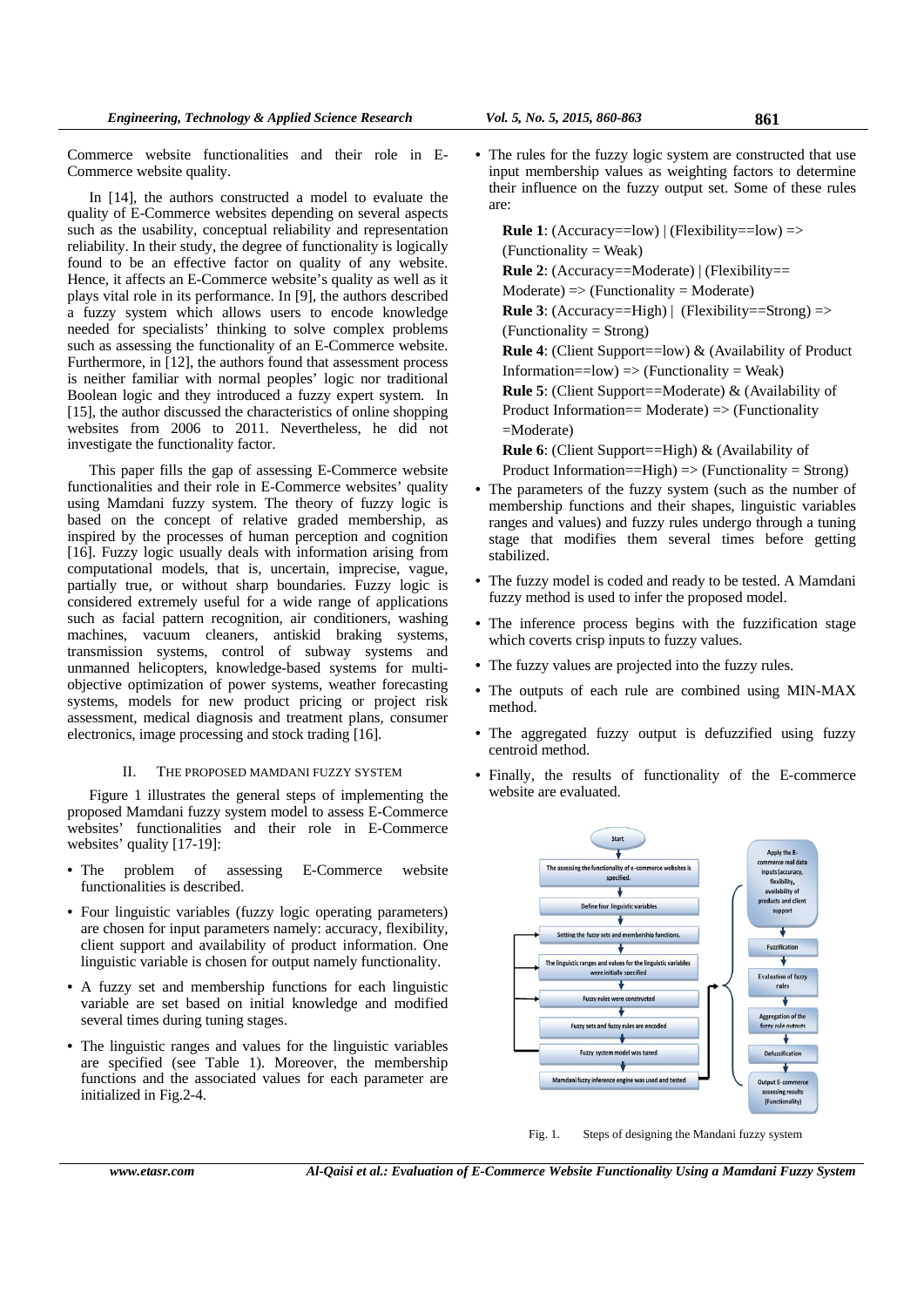|                             | Linguistic<br>values | <b>Notation</b> | <b>Normalized</b><br>numerical<br>ranges |
|-----------------------------|----------------------|-----------------|------------------------------------------|
|                             | Low                  | L               | $0 - 0.4$                                |
| Accuracy                    | Moderate             | М               | $0.3 - 0.7$                              |
|                             | High                 | Н               | $0.65 - 1$                               |
|                             | Low                  | L               | $0 - 0.4$                                |
| Flexibility                 | Moderate             | М               | $0.3 - 0.7$                              |
|                             | Strong               | S               | $0.65 - 1$                               |
|                             | Low                  | L               | $0 - 0.4$                                |
| <b>Client support</b>       | Moderate             | M               | $0.3 - 0.7$                              |
|                             | High                 | H               | $0.65 - 1$                               |
|                             | Low                  | L               | $0 - 0.4$                                |
| Availability of<br>products | Moderate             | М               | $0.3 - 0.7$                              |
|                             | High                 | H               | $0.65 - 1$                               |
|                             | Weak                 | W               | $0 - 0.4$                                |
| <b>Functionality</b>        | Moderate             | М               | $0.3 - 0.7$                              |
|                             | Strong               | S               | $0.5 - 1$                                |

TABLE I. RANGES AND VALUES FOR THE LINGUISTIC VARIABLES.

# III. RESULTS

The proposed Mamdani fuzzy system was coded using MATLAB which offers a fuzzy logic toolbox. Figure 2 shows the effect of accuracy on the functionality of E-commerce websites. In Figure 2, it is clear that functionality is lowest when accuracy is minimum. However, functionality is most excellent when accuracy is maximum. It is clear that functionality is stable when the accuracy is between 5 and 10 (averaged values). Moreover, Figure 3 shows that the functionality of E-commerce websites increases as flexibility is increasing. Figure 4a shows the effect of accuracy combined with client support on functionality of E-commerce websites. Figure 4b shows the effect of accuracy combined with product information. From Figure 4, it can be concluded that client support and availability of product information have low effect on the functionality of E-commerce website.

Figure 5a shows the effect of flexibility combined with client support. Figure 5b shows the effect of flexibility combined with the availability of product information on the functionality of E-commerce website. From Figure 5, it can be concluded that the flexibility combined with client support/availability of product information has low effect on the functionality of E-commerce websites.

Finally, Figure 6 plots the surface diagram of our proposed Mamdani fuzzy system and describes the flexibility effect on the accuracy combined with the flexibility effect on the functionality of E-commerce websites. It can be concluded from Figure 9 that the functionality is lowest at low accuracy and flexibility levels. On the other hand, the functionality is highest at the maximum levels of accuracy. It can be concluded that the surface graph in Figure 6 indicates a positive effect between the degree of accuracy, the flexibility and the functionality of E-Commerce websites. Furthermore, other functionality values vary when changing the accuracy and flexibility.



Fig. 2. Accuracy effect on E-commerce websites functionality



Fig. 3. Flexibility effect on E-commerce websites functionality



Fig. 4. Effect of accuracy combined with (a) client support and (b) availability of product information on functionality of E-commerce websites. It should be noted that the other dimensions in (a) and (b) are the client support and the availability of product support respectively